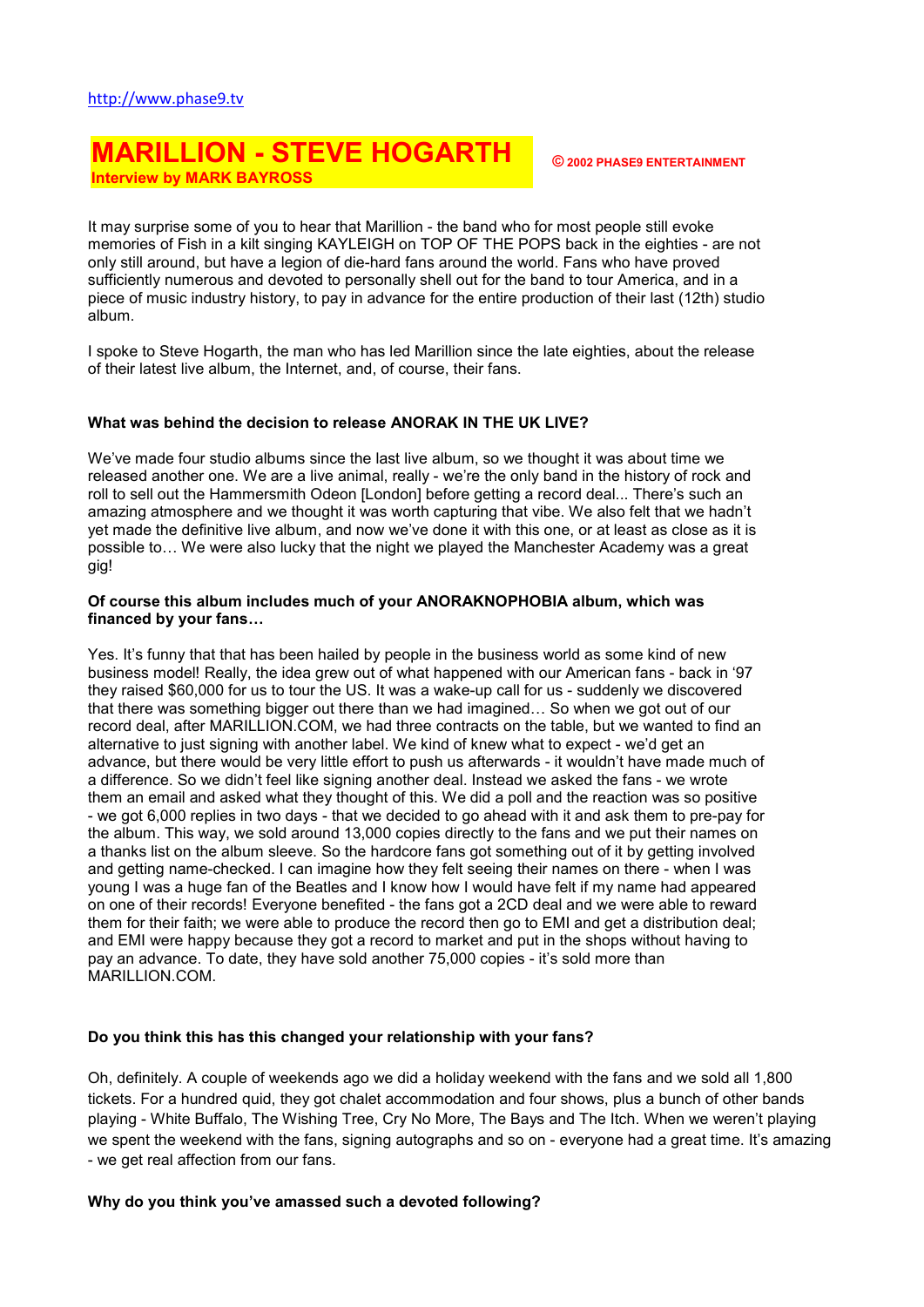Cos we're good, to be honest! Not that I want to sound arrogant…! There's been a stigma attached to Marillion since the eighties. When people think of us, they think of prog-rock, they think of KAYLEIGH, LAVENDER and all that. It's amazing the amount of people with nieces called Kayleigh, you know! It's funny because although it was a name Fish made up, it became like the third most popular girl's name in the eighties…! But anyway, we've always had an image problem with the public and with the music business in general. People think we're a bunch of prog hippies. They just don't know the reality: the amount of people who have said to me "I heard the new album and I didn't realise it was you"…! We know we make music that appeals to a lot of people, it's just getting it to them that's the problem. People know that the words are true and real - none of it's made up - there's no formula there. We're not some desperate act trying to push a button with the public…we write from the heart. But I'm not sure why we seem to have such a connection with people - I quess you'd have to ask the fans!

### Did you feel a much greater pressure to deliver on ANORAKNOPHOBIA given that your fans had already put their money and faith into the record?

No, not really, because every record is the most important I've ever made, you know? I always feel that I have to create something that's more potent than the last record, a better piece of ...work... I say "work" because it really can be! [Laughs] It's certainly not a learned process - it's not like being a carpenter - if you can hang a door, you can hang a door… I have written around 100 songs now and I still don't have a clue how to do it! I sometimes get a terrible tightening when I have to write - there's a deadline to meet and I need to force some kind of creation. I think the desire to excel has always driven me.

## There's a ton of information on your official website and you called the album before this one MARILLION.COM - how important do you think the Internet has been to the band?

It's saved us! We've had our '40 years in the wilderness' stint - every artist has to do that, although some seem to ride through it. Actually, only one really springs to mind and that's Sting! [Laughs] Mind you, he's occasionally pulled some dodgy stunts - he's done some really tacky things at times…! [Laughs] I think we've done that Van Morrison / Neil Young thing…carrying on doing our own thing while the world looks the other way for ten years, then everyone looks back and goes "oh, you're still here!" It's forced us to innovate and find a way to reach people that's outside of the usual mechanisms. We haven't had poster or press campaigns. We were one of the first bands to embrace the Internet, back in '97 - back then, the Internet was seen as something a bit nerdy; now, of course, it's very trendy - and we got our website up and running in '98. It's been wonderful - it's allowed us to talk straight to the fans - and of course, it's global, so we've been able to stay in touch with a global fanbase. When we put on the Marillion Weekend, we had people from the US, Brazil, Mexico, Australia, Japan, from all over the world…coming to Pontins! It was bizarre! Of course the other thing about the Internet is that you can send an email and get a reply in a day. You can use that to communicate directly with 20,000 people - that' s a very powerful tool - and get feedback almost straight away. Imagine trying to write and send 20,000 letters…not only would it take weeks, it would cost thousands just for the stamps!

### With such an extensive back catalogue, how do you decide what to play live?

Only about 5% of it is an on-the-night thing. A lot of the technological stuff dictates that - keyboards have to be programmed, as do the guitar effects - it's not something you can do on the fly. I guess that may change as the technology improves and the level of storage goes up, we could take all our sounds on the road with us. We're not the most retentive five people in the world…[laughs]…so that kind of limits the choice! I guess a good 95% of it is fixed. So, we decide in advance what we personally feel like playing. We've also at times sent out an email asking fans which songs they wanted to hear (and which ones they didn't!) - that sometimes helps because our votes are often split. We all have different agendas - Ian, for instance, wants to play songs that have different drumming, not 4/4 all the time... can imagine how tedious that must get! So asking the fans helps because that often sways it. Having said that, we mustn't overdo it with asking the fans - we should surprise them a bit too.